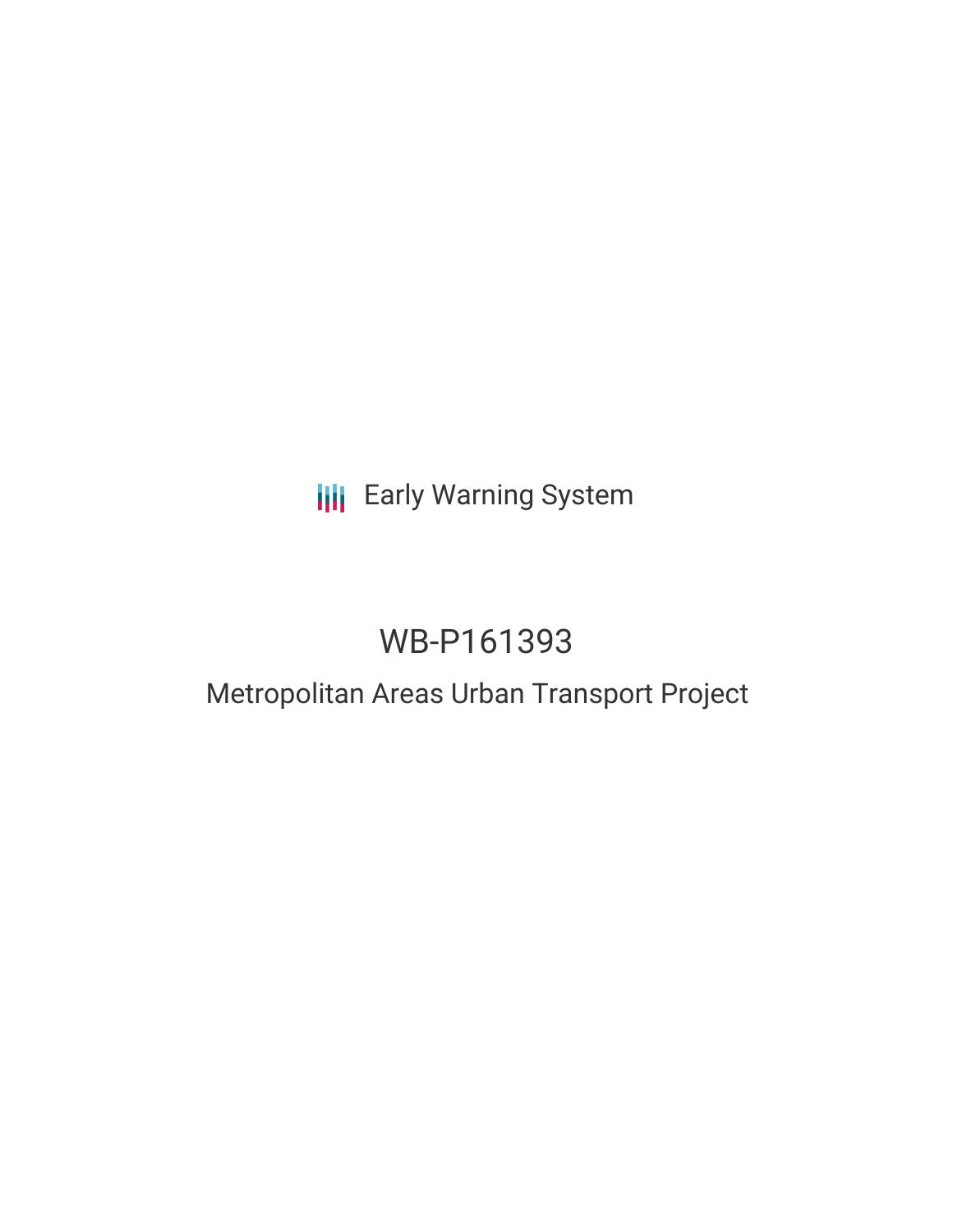

#### **Quick Facts**

| <b>Countries</b>               | Argentina               |
|--------------------------------|-------------------------|
| <b>Financial Institutions</b>  | World Bank (WB)         |
| <b>Status</b>                  | Approved                |
| <b>Bank Risk Rating</b>        | B                       |
| <b>Voting Date</b>             | 2017-01-27              |
| <b>Borrower</b>                | Government of Argentina |
| <b>Sectors</b>                 | Transport               |
| <b>Investment Amount (USD)</b> | $$45.00$ million        |
| <b>Project Cost (USD)</b>      | \$63.10 million         |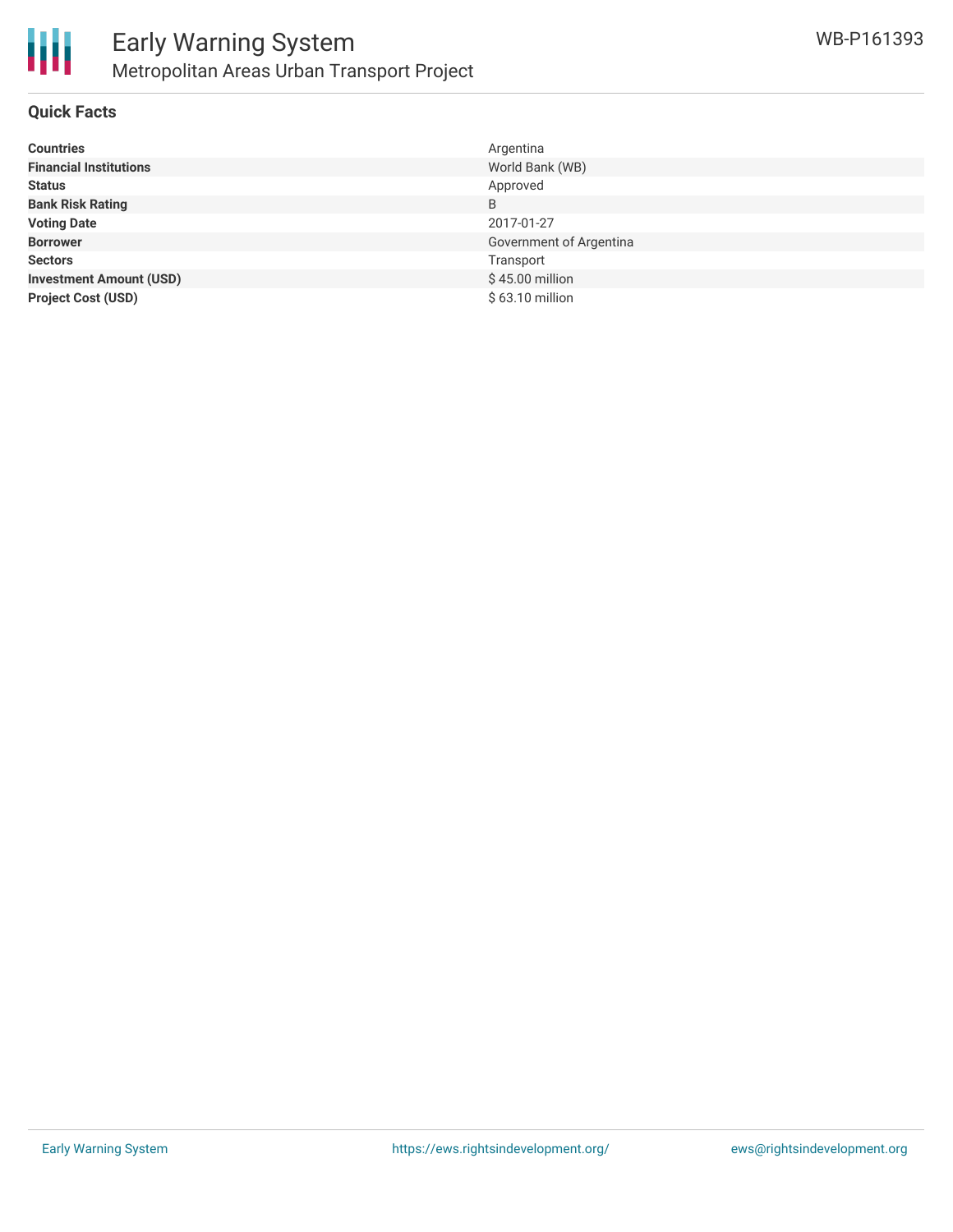

#### **Project Description**

The overall development objective of the program is to improve the quality and sustainability of urban transport systems in Argentine Metropolitan Areas, through the improvement of sectoral decision making frameworks and by giving priority to public transport modes in the urban transport sector.

The AF would be structured around one component; Component C: Public Transport Access and Modal Integration in the AMBA. The objective of this component is to improve current accessibility and integration conditions in the AMBA public transport networks. After the project's 2014 restructuring, this component was refocused to finance the La Matanza BRT and the multimodal Saenz Transfer Station.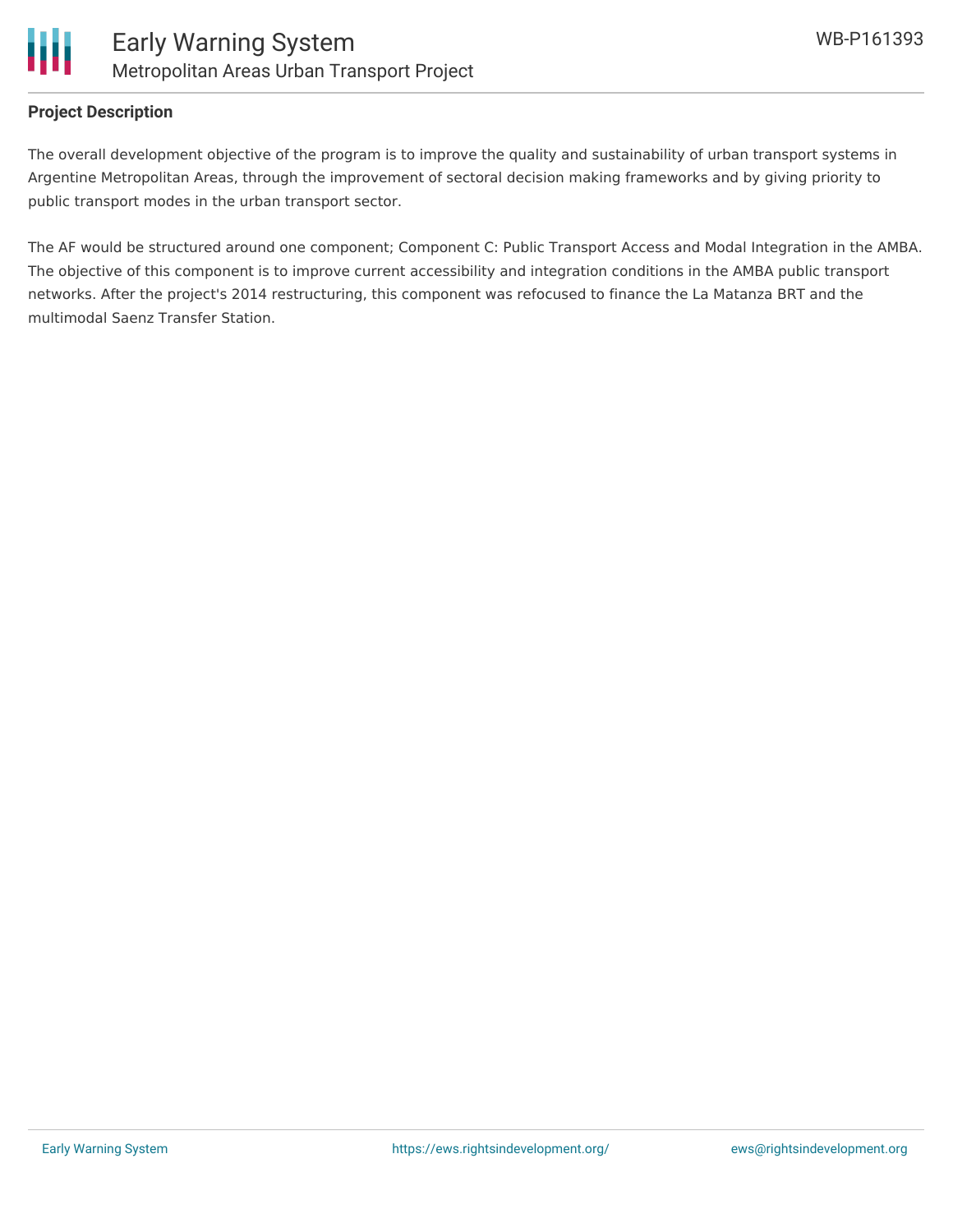

#### **Investment Description**

World Bank (WB)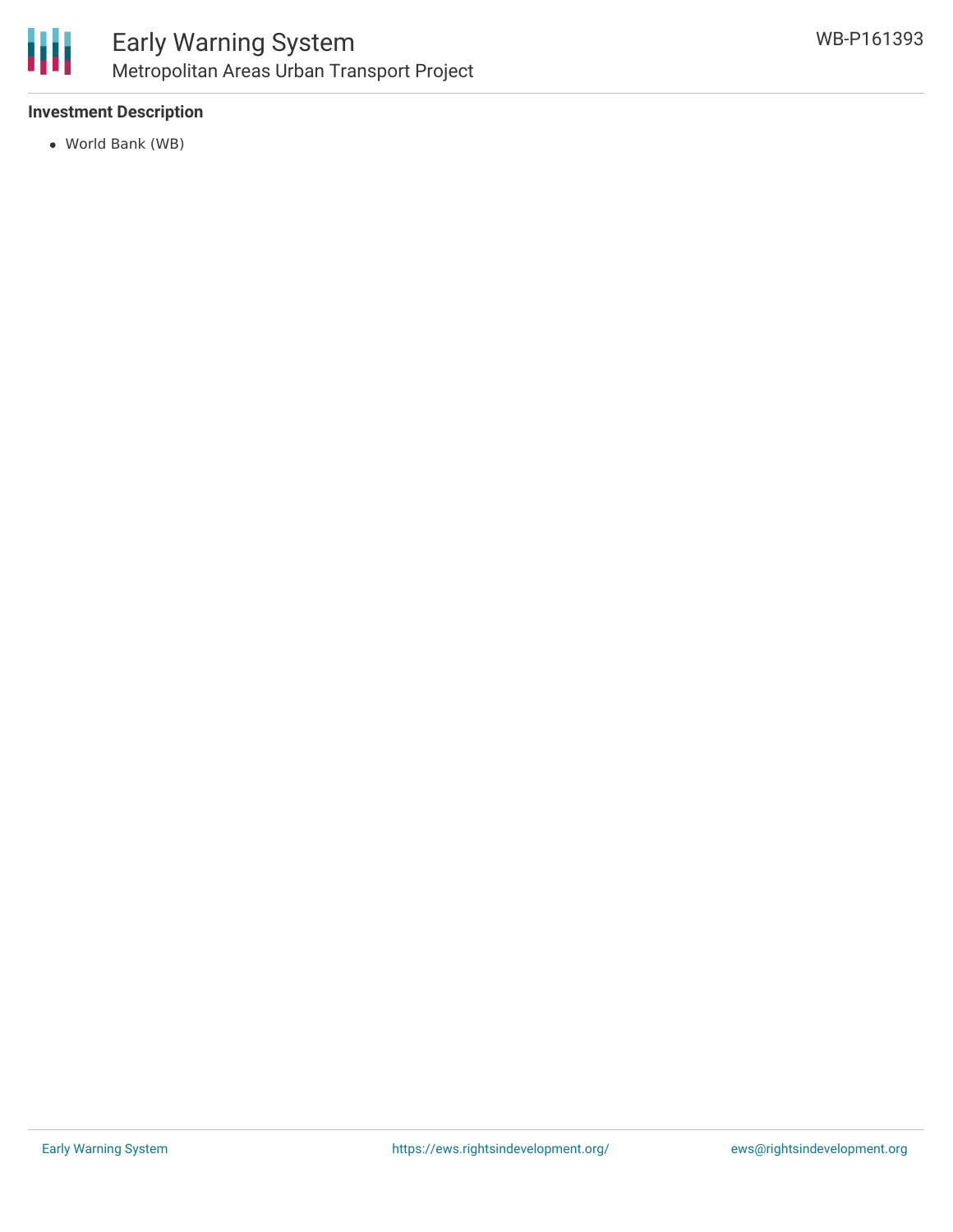

#### **Contact Information**

ACCOUNTABILITY MECHANISM OF WORLD BANK

The World Bank Inspection Panel is the independent complaint mechanism and fact-finding body for people who believe they are likely to be, or have been, adversely affected by a World Bank-financed project. If you submit a complaint to the Inspection Panel, they may investigate to assess whether the World Bank is following its own policies and procedures for preventing harm to people or the environment. You can contact the Inspection Panel or submit a complaint by emailing ipanel@worldbank.org. You can learn more about the Inspection Panel and how to file a complaint at: http://ewebapps.worldbank.org/apps/ip/Pages/Home.aspx.